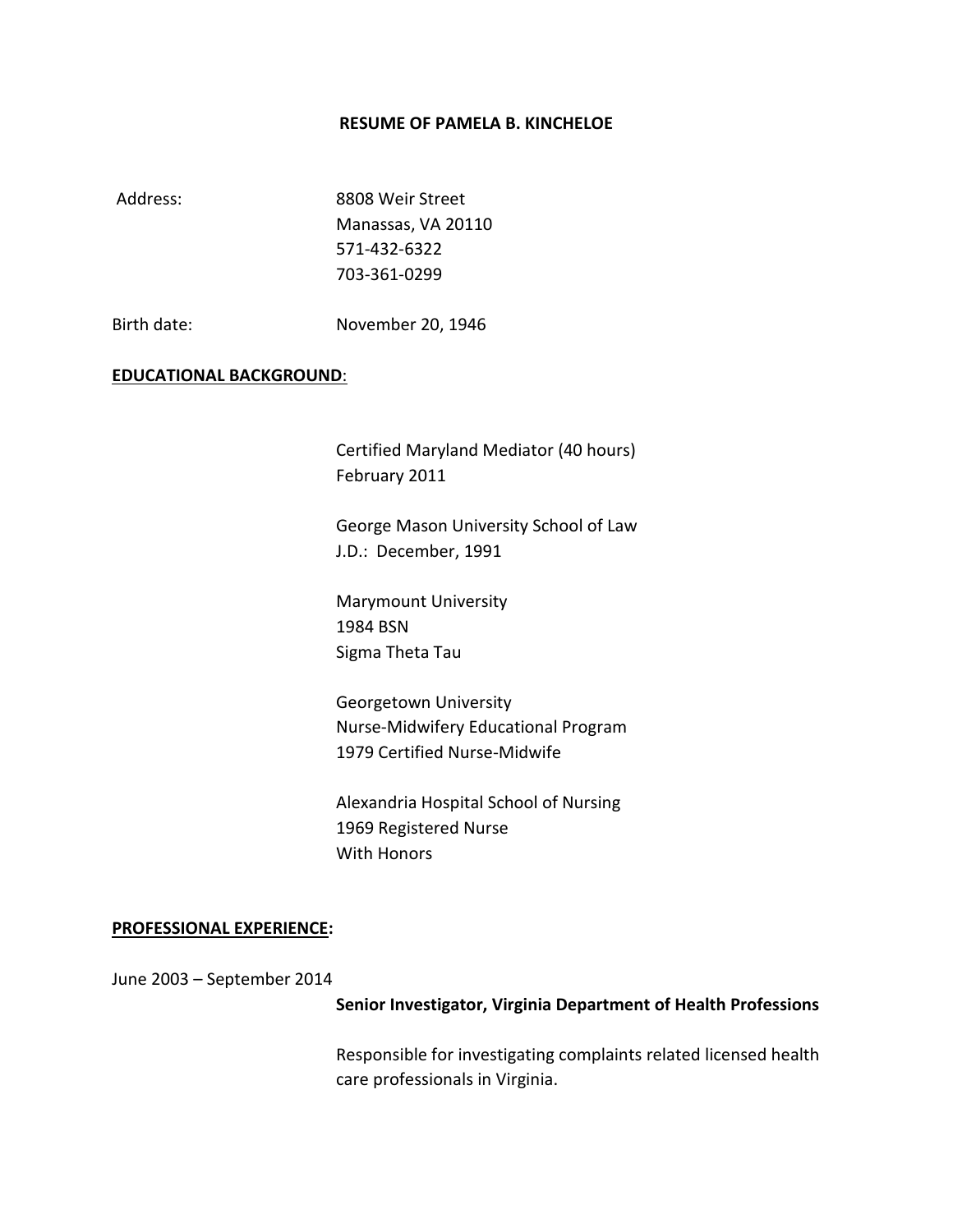# July 1997 - June 2003 **Partner, Armstrong, Donohue, Ceppos & Vaughan, Chartered** Supervision and involvement in all aspects of medical malpractice defense work. Duties include preparation of pleadings and motions, analysis of complex medical records, initial contact and subsequent preparation of expert witnesses for a broad range of medical malpractice defense litigation, correspondence and contact with litigation clients and insurance representatives. February 1992 - July 1997 **Associate, Armstrong, Donohue Ceppos & Vaughan, Chartered**. Involvement in all aspects of medical malpractice defense work. Duties included preparation of pleadings and motions, analysis of complex medical records, initial contact and subsequent preparation of expert witnesses for a broad range of medical malpractice defense litigation, correspondence and contact with litigation clients and insurance representatives. May 1991 - February 1992 **Law Clerk, Armstrong Donohue Ceppos & Vaughan Chartered.** Assisted with the preparation of insurance defense and medical malpractice defense litigation. Worked closely in association with attorneys, insurance claims representatives, and clients in the preparation of defenses.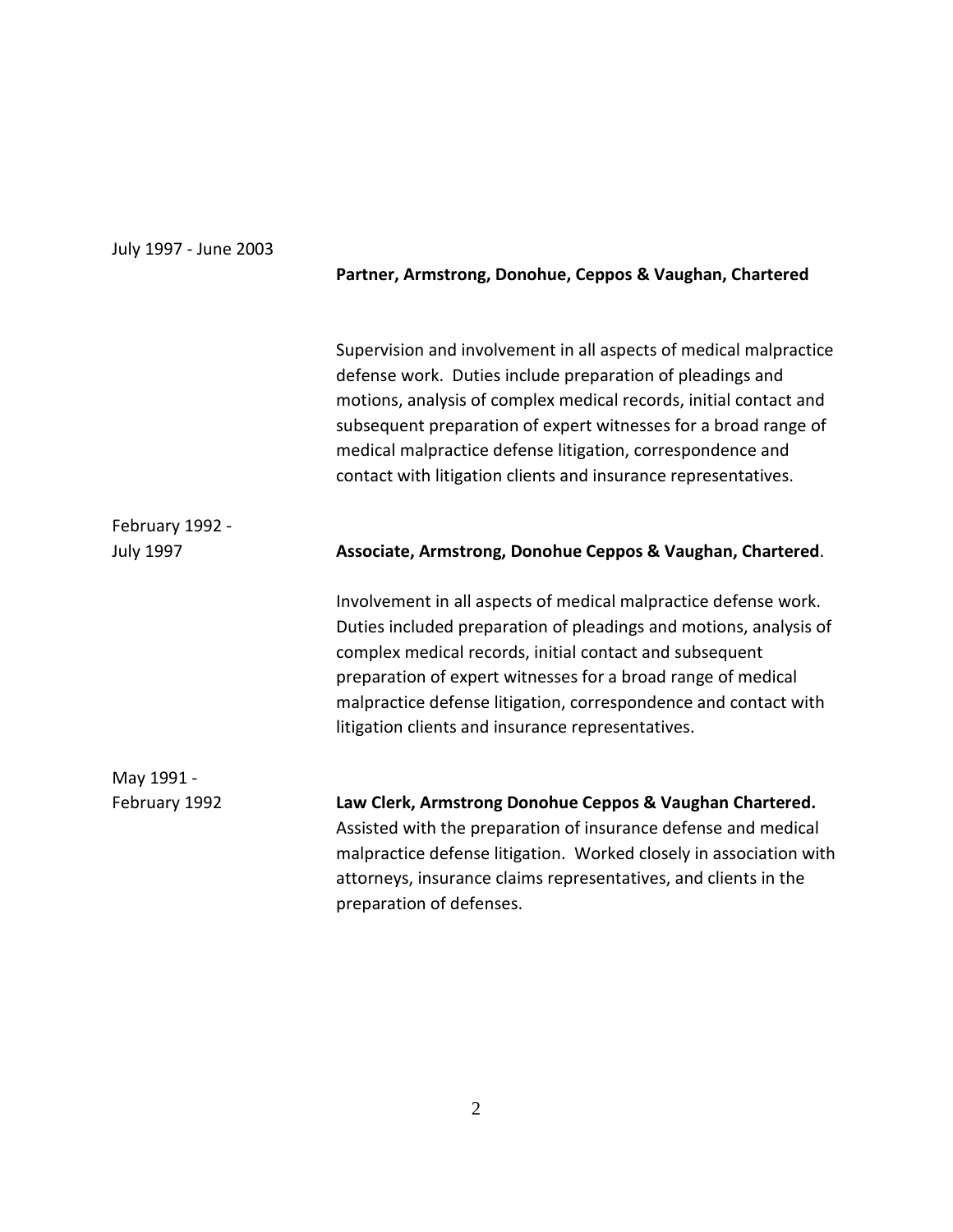| 1969 - 1992               | Prince William Hospital -Manassas, Virginia<br>Coordinator of Labor and Delivery and Newborn Nursery; responsible for<br>departmental budget, payroll, scheduling,<br>planning, clinical supervision.                                                     |
|---------------------------|-----------------------------------------------------------------------------------------------------------------------------------------------------------------------------------------------------------------------------------------------------------|
| 1988 - 1991               | Drs. Gueriera, Nance and McCue - Manassas, Virginia<br>OB/GYN practice: Provided primary well-woman obstetrical and<br>gynecological care on part-time basis.                                                                                             |
| January 1990-<br>May 1991 | Aaron M. Levine, Esquire - Washington, D.C.<br>Research and preparation of Dalkon Shield claims. Evaluation, analysis,<br>research and management of DES cases as well as medical<br>malpractice cases.                                                   |
| 1984 - 1991               | Group Health Association - Washington, D.C.<br>Full scope Nurse-Midwifery practice including in hospital intrapartum<br>care at Arlington Hospital, George Washington University Hospital,<br>Columbia Hospital for Women and Washington Hospital Center. |
| 1979 - 1984               | Per Diem and on call as Nurse-Midwife for Prince William County Health<br>Department, Arlington County Health Department,<br>Fauquier Hospital and Dr. Sam Lloyd.                                                                                         |
| <b>LICENSES:</b>          | Maryland State Bar                                                                                                                                                                                                                                        |
|                           | District of Columbia Bar                                                                                                                                                                                                                                  |
|                           | Virginia Registered Nurse                                                                                                                                                                                                                                 |
|                           | Virginia Certified Nurse-Midwife                                                                                                                                                                                                                          |